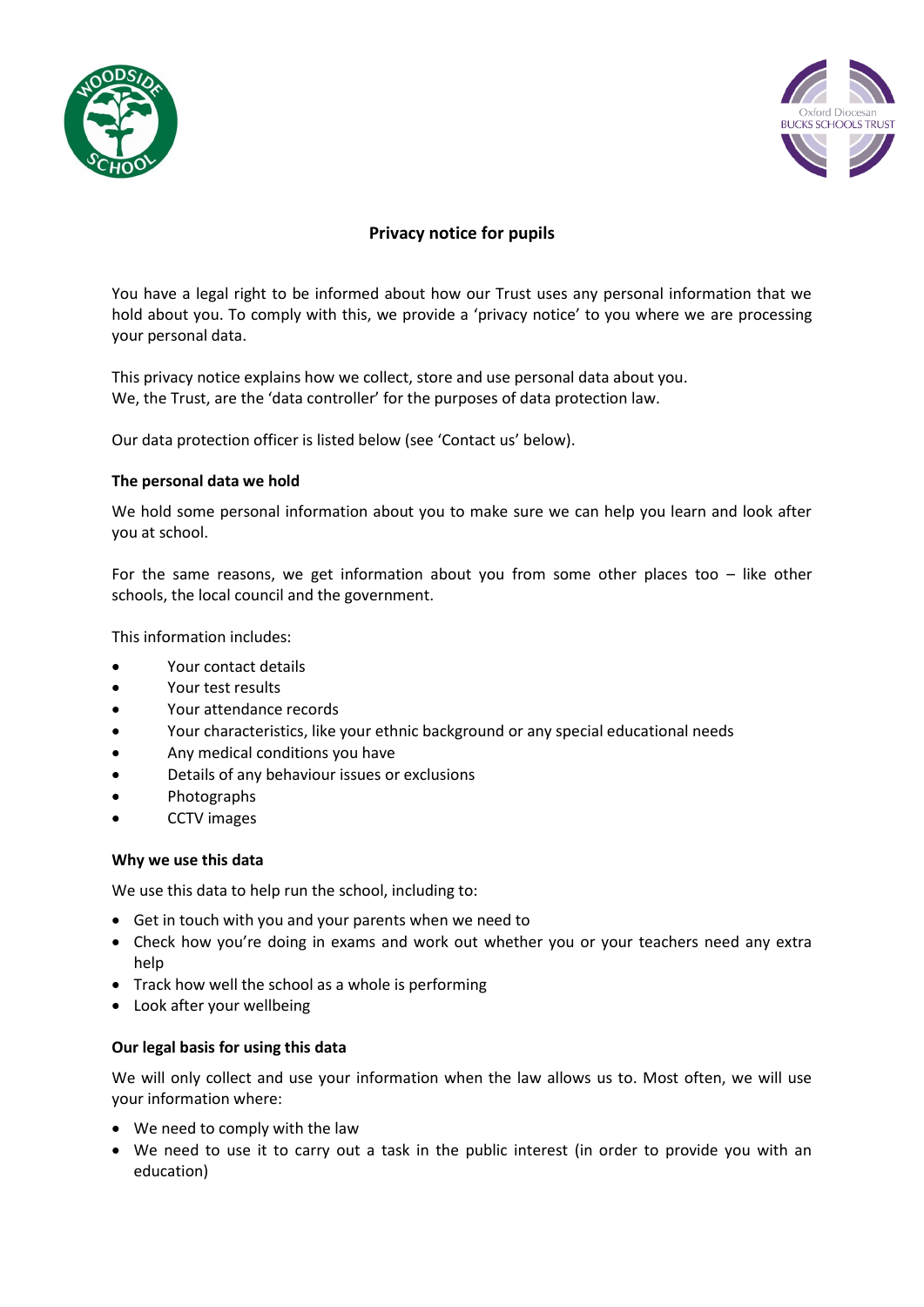Sometimes, we may also use your personal information where:

- You, or your parents/carers have given us permission to use it in a certain way
- We need to protect your interests (or someone else's interest)

Where we have got permission to use your data, you or your parents/carers may withdraw this at any time. We will make this clear when we ask for permission, and explain how to go about withdrawing consent.

Some of the reasons listed above for collecting and using your information overlap, and there may be several grounds which mean we can use your data.

# **Collecting this information**

While in most cases you, or your parents/carers, must provide the personal information we need to collect, there are some occasions when you can choose whether or not to provide the data.

We will always tell you if it's optional. If you must provide the data, we will explain what might happen if you don't.

#### **How we store this data**

We will keep personal information about you while you are a pupil at our school. We may also keep it after you have left the school, where we are required to by law.

Our Records Management Policysets out how long we must keep information about pupils.

#### **Data sharing**

We do not share personal information about you with anyone outside the school without permission from you or your parents/carers, unless the law and our policies allow us to do so.

Where it is legally required, or necessary for another reason allowed under data protection law, we may share personal information about you with:

- Our local authority to meet our legal duties to share certain information with it, such as concerns about pupils' safety and exclusions
- The Department for Education (a government department)
- Your family and representatives
- Educators and examining bodies
- Our regulator (the organisation or "watchdog" that supervises us),e.g. Ofsted
- Suppliers and service providers so that they can provide the services we have contracted them for
- Financial organisations
- Central and local government
- Our auditors
- Survey and research organisations
- Health authorities
- Security organisations
- Health and social welfare organisations
- Professional advisers and consultants
- Charities and voluntary organisations
- Police forces, courts, tribunals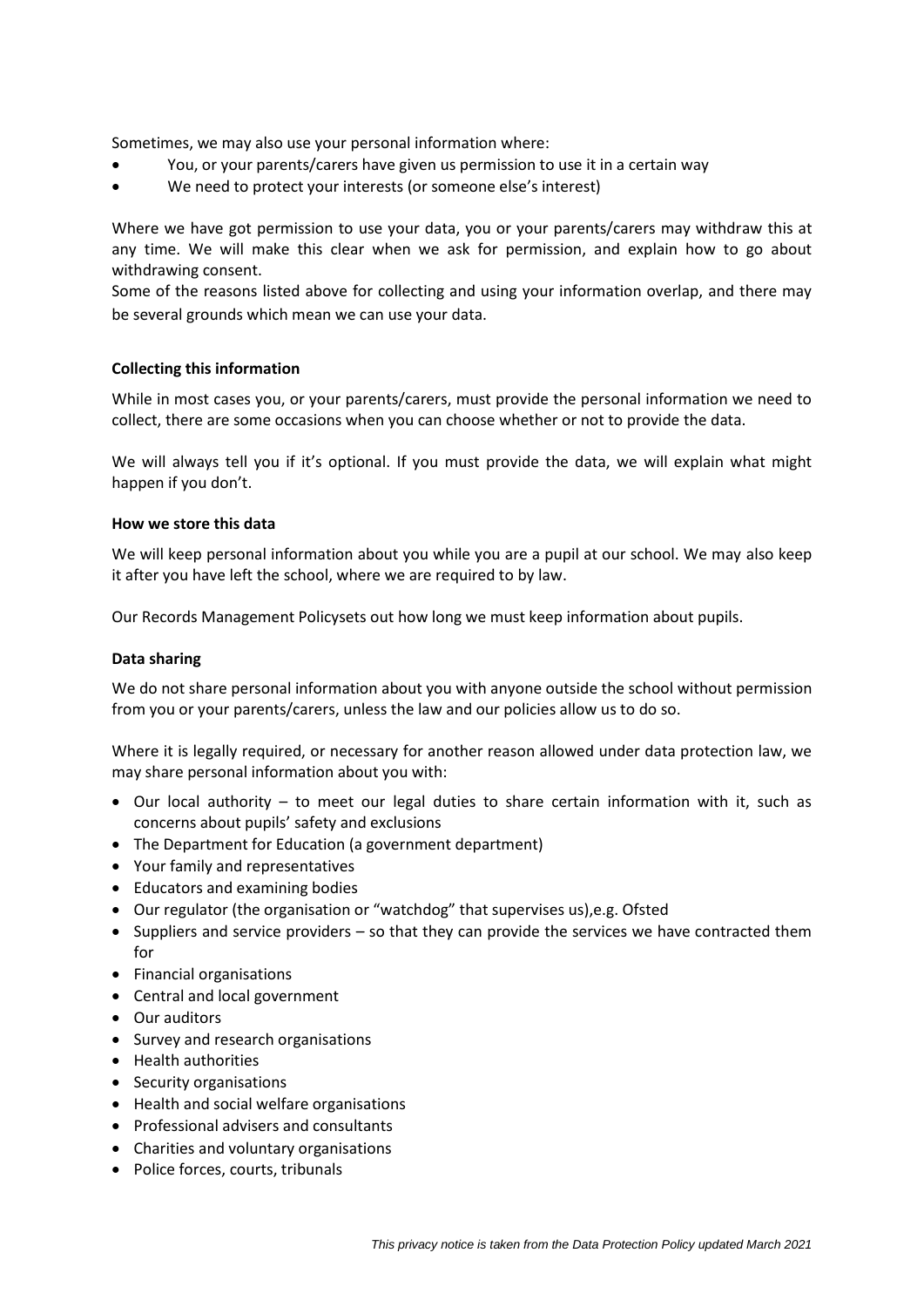# • Professional bodies

#### **National Pupil Database**

We are required to provide information about you to the Department for Education (a government department) as part of data collections such as the school census.

Some of this information is then stored in the [National Pupil Database,](https://www.gov.uk/government/publications/national-pupil-database-user-guide-and-supporting-information) which is managed by the Department for Education and provides evidence on how schools are performing. This, in turn, supports research.

The database is held electronically so it can easily be turned into statistics. The information it holds is collected securely from schools, local authorities, exam boards and others.

The Department for Education may share information from the database with other organisations which promote children's education or wellbeing in England. These organisations must agree to strict terms and conditions about how they will use your data.

You can find more information about this on the Department for Education's webpage on how it [collects and shares research data.](https://www.gov.uk/data-protection-how-we-collect-and-share-research-data)

You can also contact the Department for Education if you have any questions about the database.

### Schools with pupils aged 13 years and over

#### **Youth support services**

Once you reach the age of 13, we are legally required to pass on certain information about you to the relevant local authority as it has legal responsibilities regarding the education or training of 13- 19 year-olds.

This information enables it to provide youth support services, post-16 education and training services, and careers advisers.

Your parents/carers, or you once you're 16, can contact our data protection officer to ask us to only pass your name, address and date of birth to the relevant local authority or local youth service provider.

# **Transferring data internationally**

Where we share data with an organisation that is based outside the European Economic Area, we will protect your data by following data protection law.

#### **Your rights**

#### **a. How to access personal information we hold about you**

You can find out if we hold any personal information about you, and how we use it, by making a **'subject access request'**, as long as we judge that you can properly understand your rights and what they mean.

If we do hold information about you, we will:

- Give you a description of it
- Tell you why we are holding and using it, and how long we will keep it for
- Explain where we got it from, if not from you or your parents
- Tell you who it has been, or will be, shared with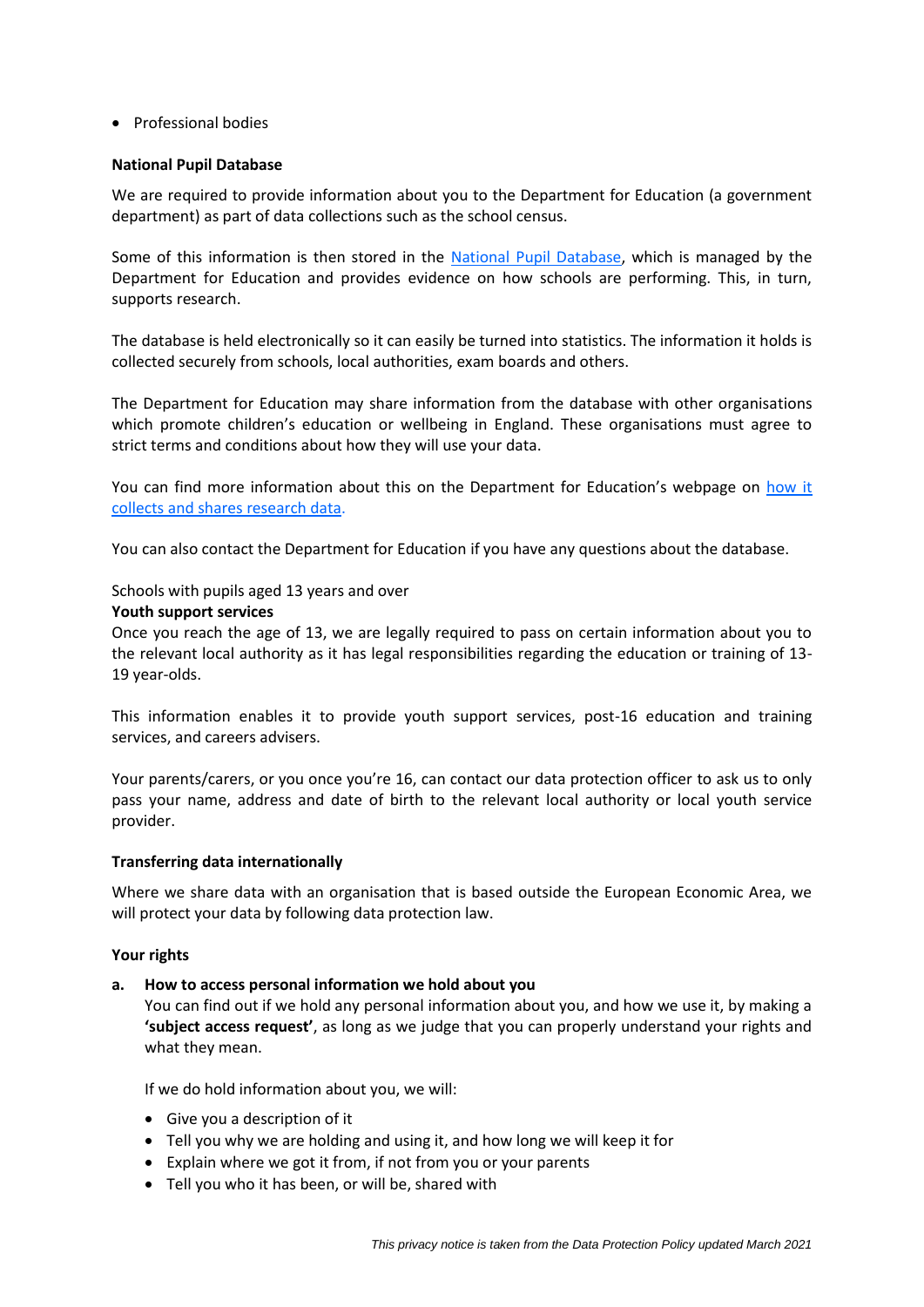- Let you know if we are using your data to make any automated decisions (decisions being taken by a computer or machine, rather than by a person)
- Give you a copy of the information

You may also ask us to send your personal information to another organisation electronically in certain circumstances.

If you want to make a request please contact our data protection officer.

# **b. Your other rights over your data**

You have other rights over how your personal data is used and kept safe, including the right to:

- Say that you don't want it to be used if this would cause, or is causing, harm or distress
- Stop it being used to send you marketing materials
- Say that you don't want it used to make automated decisions (decisions made by a computer or machine, rather than by a person)
- Have it corrected, deleted or destroyed if it is wrong, or restrict our use of it
- Claim compensation if the data protection rules are broken and this harms you in some way

# **Complaints**

We take any complaints about how we collect and use your personal data very seriously, so please let us know if you think we've done something wrong.

You can make a complaint at any time by contacting our data protection officer.

You can also complain to the Information Commissioner's Office in one of the following ways:

- Report a concern online at<https://ico.org.uk/concerns/>
- Call 0303 123 1113
- Or write to: Information Commissioner's Office, Wycliffe House, Water Lane, Wilmslow, Cheshire, SK9 5AF

# **COVID-19 and Test and Trace**

In the event that there is a case of COVID-19 in the school, alongside our protocols for dealing with such an event, there may be the possibility that we will be expected to provide limited contact information about some individuals to the NHS Test and Trace programme. This may include your details, subject to the circumstances at the time. Information will be processed in accordance with data protection legislation and the requirements of the NHS Test and Trace programme.

# **Contact us**

If you have any questions, concerns or would like more information about anything mentioned in this privacy notice, please contact our data protection officer:

 ODBST Data Protection Officer Oxford Diocesan Bucks Schools Trust

Church House Oxford Langford Locks Kidlington Oxford OX5 1GF